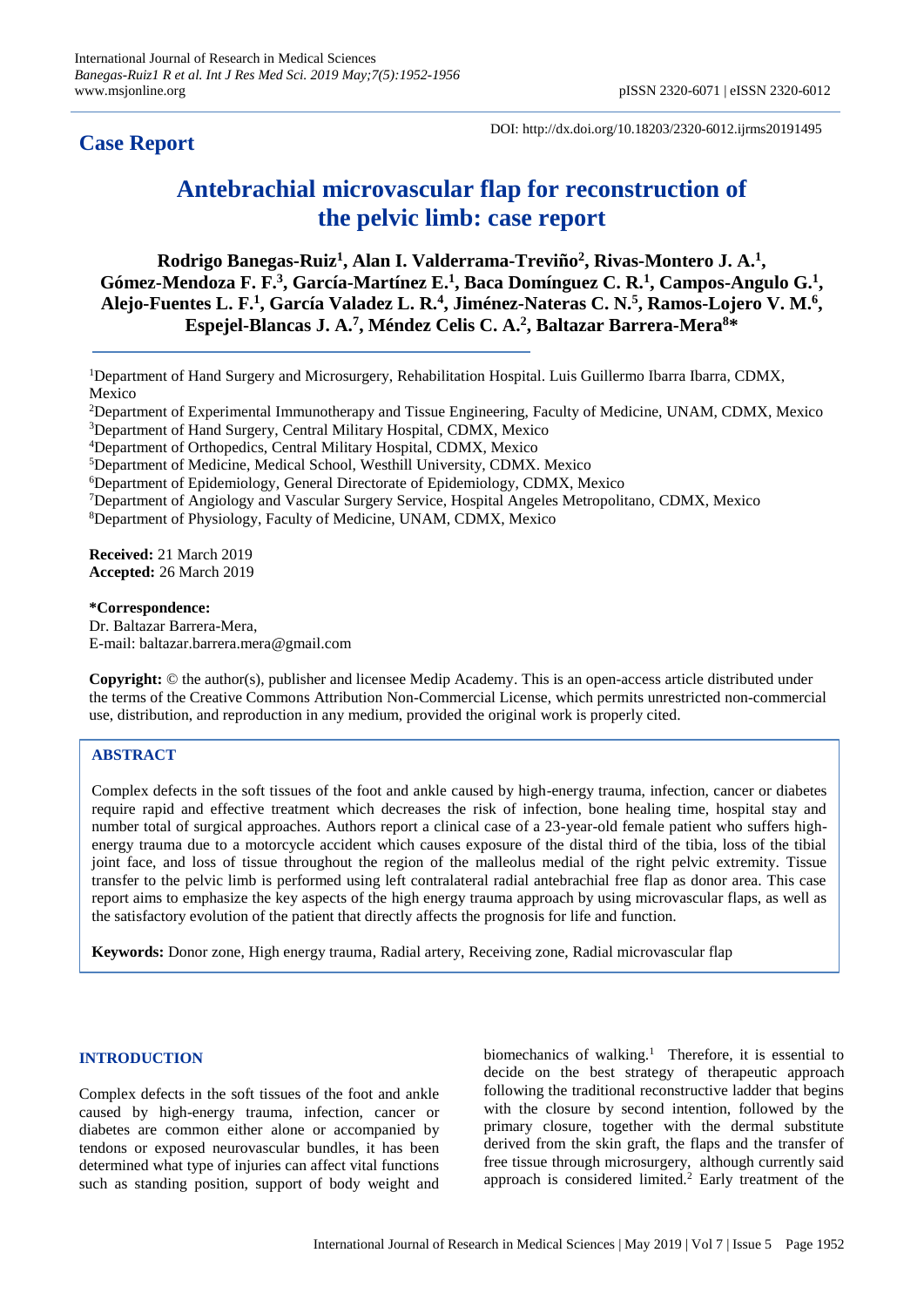lesion reduces the risk of infection, the time of bone healing, the length of hospital stays and the total number of surgical approaches. 3 In addition, free flaps can be considered the best reconstructive options for complex soft tissue defects since they are a unit of skin that often includes other tissues that are transferred from their donor site to the defective recipient while maintaining their own circulation, associated with a high success rate and a low complication rate, in addition to high plasticity and rapid adaptation to receptor areas.<sup>1,2,4, 5</sup>

# **CASE REPORT**

A 23 years old female patient, undergraduate student with history of schizoid psychiatric disorder in treatment with psychotherapy and psychotropic drugs, does not have a chronic degenerative history, without hemodynamic compromise.



**Figure 1: Injury with bone exposure and total thickness skin lesion.**



## **Figure 2: Free radial forearm flap dissected in donor area.**

She enters the traumatology service due to a motorcycle accident which causes high-energy traumatic injury, characterized by exposure of the distal third of the tibia, loss of the tibial joint, loss of tissue throughout the region of the medial malleolus of the right pelvic extremity (Figure 1), is attended at the National Institute of Rehabilitation (INR) where it is diagnosed with fracture exposed in medial malleolus with loss of the medial joint facet and cutaneous defect with a total thickness of 7x4 cm.



**Figure 3: Vascular anastomosis.**



**Figure 4: Postsurgical receiving area.**

She enters the operating room where, after aseptic protocol, surgical lavage, necrosectomy and reduction of the fracture are performed; based on the application of the MESS scale (Mangle extremity severity score) obtaining a score greater than seven, amputation is proposed as part of the boarding protocol, the patient not signing consent for amputation, so the traumatology service requests inter consultation to the microsurgery service to perform the transfer of tissue to pelvic member using as a donor zone the contralateral left radial antebrachial free flap with the objective of preserving the integrity and vitality of the greater amount of tissue and reconstructing the limb (Figure 2), the flap was anastomosed with microsurgical techniques using non-absorbable suture material, synthetic monofilament (nylon 9-0) to the anterior tibial artery (Figure 3), a 0.40 mm skin graft was placed in the donor area, using anticoagulation scheme based on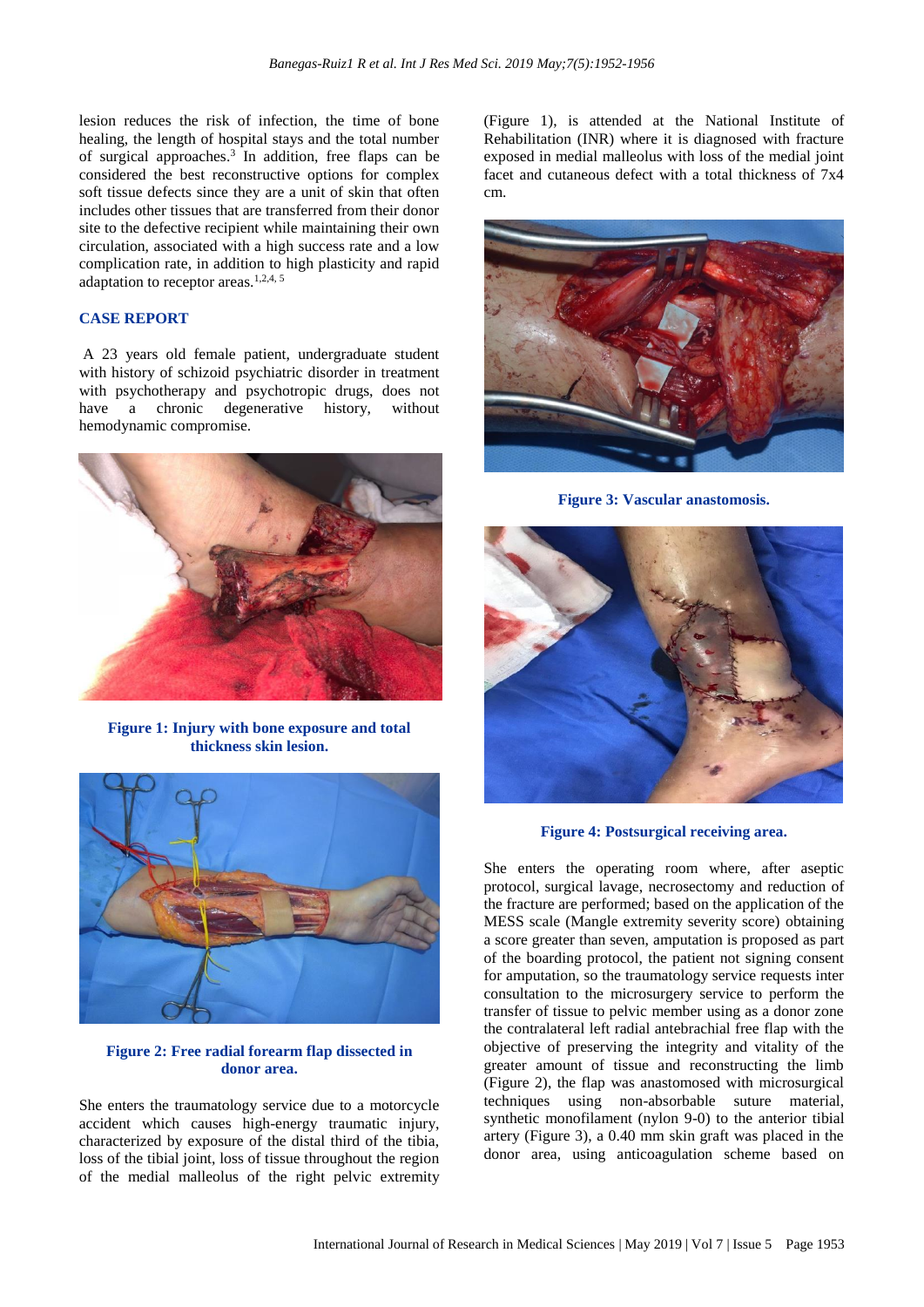enoxaparin 1mg/kg/12hours for 7 days and acetylsalicylic acid 100 mg /24hours for one month (Figure 4).

Patient evolution, conscious, active and reactive without cardiopulmonary compromise, skin coverage is found with scar of eutrophic borders, performing movements of dorsiflexion of the foot allowing ambulation, the donor area of the graft is without any complication (Figures 5 and 6).



**Figure 5: (A): Receiving area with preserved mobility arcs (flexion), (B): Receiving area with preserved mobility arcs (extension).**

This case report aims to emphasize the key aspects of the high energy trauma approach through the use of microvascular flaps, as well as the satisfactory patient evolution that directly affects the prognosis for life and function.

# *Epidemiology*

Motorcycle accidents have a higher mortality rate compared to motor vehicle accidents, since they are eight times more likely to suffer injuries compared to car occupants or other accidents, in which injuries of the lower limb predominate with more than 300,000 injuries per year, 3 being injuries to the head, chest and abdomen that represent the highest mortality.<sup>6</sup>

#### *Flaps*

The most commonly used flaps for the reconstruction of the lower limb are the muscles, rectus abdominis, dorsal, anterolateral thigh, deep inferior epigastric, radial forearm, among others being the anterolateral free thigh flap the most frequent (19.6%), followed by the free latissimus dorsal flap (11.9%).<sup>7</sup>



**Figure 6: Donor area with scarring without complications and preserved mobility. (A): End of surgery, (B): 1 month.**

In this patient, the radial forearm free flap was used since it has more than one characteristics for the reconstruction of the distal third of the pelvic limb, which are: thin flap, presents little morbidity of the donor area, anatomy of the constant vascular pedicle, the caliber of the large vessels, can be configured to be a sensitive flap. 8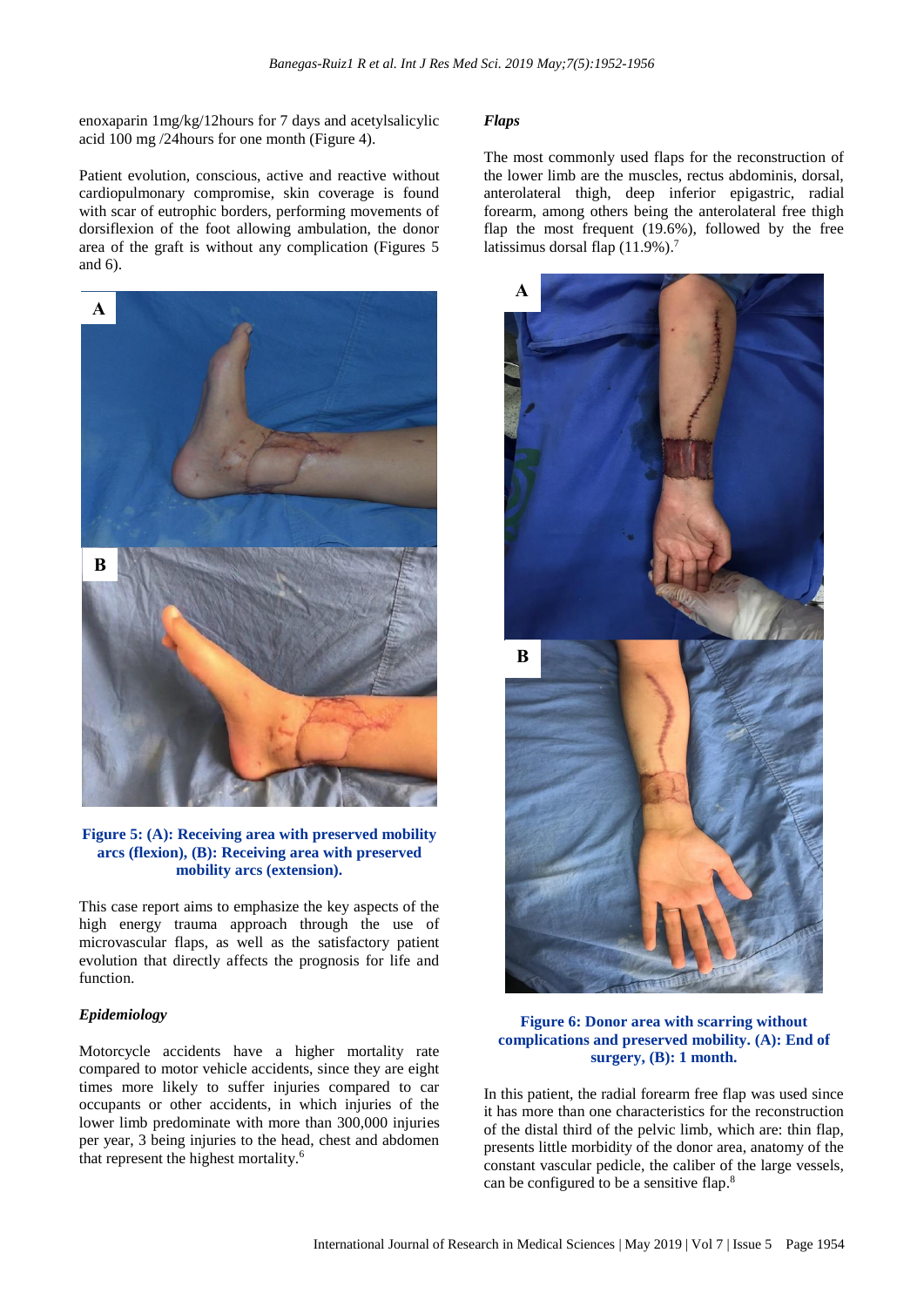Its anatomy includes forearm skin, underlying adipose tissue, sensory cutaneous nerves, superficial and deep veins, and part of the deep fascia; its use has two main foundations, the first, its original, thin and flexible vascularization with high-caliber vessels that provides a rich anastomotic network, and secondly, its rich vascular network allows the reconstruction of pluritisular defects, including large defects of the skin. The vascularized bone segment, the tendons (brachioradialis, flexor carpus radialis and palmaris longus) and the nerves (the lateral and medial antebrachial cutaneous nerves) can be elevated in the flap, in addition to which their collection can be done quickly and simultaneously for the surgery.<sup>9-</sup> <sup>11</sup> To perform the procedure the patient must have adequate recipient vessels in the lower extremities and be able to withstand prolonged time under anesthesia; age, gender, BMI and flap type did not show a correlation with walking ability. <sup>12</sup> Diabetic patients, with advanced age, poor scarring and peripheral neurovascular disease potentially increase the risk of surgery. 7

#### *Donating zone*

The reconstruction of the donor area can be with local flaps or the use of skin graft, while the primary closure is only possible with a cutaneous flap of less than 2 to 3 cm. It is possible to perform skin grafts of partial thickness, but they do not always guarantee the best aesthetic appearance that is why to cover the donor area, it is usually preferable to use a full thickness graft with the radial flexor tendon covering of the carpus with muscle fibers.<sup>13,14</sup>

#### **Table 1: Complications of the flap at the reception site.**

| <b>Complications</b>     | <b>Causes</b>                                                                                                                                           |
|--------------------------|---------------------------------------------------------------------------------------------------------------------------------------------------------|
| Complete failure of the  | Failure of microvascular anastomosis or potential instability of recipient vessels, late                                                                |
| flap                     | reconstructions and post-traumatic thrombophilia                                                                                                        |
| Partial flap failure     | Part of the flap is lost due to thrombosis partial necrosis, acute infection or wound dehiscence                                                        |
| Survival without results | Survives, but fails to fully achieve the desired goal                                                                                                   |
| Dissatisfied patients    | All the objectives are achieved. all the surgical objectives are achieved, but the patient is not<br>satisfied, due to poor functionality or aesthetics |

#### **Table 2: Complications of the donor site.**

| <b>Type of complications</b> | <b>Most frequent complications</b>                                              |
|------------------------------|---------------------------------------------------------------------------------|
|                              | Edema in hand                                                                   |
|                              | Reduce wrist movement                                                           |
|                              | Reduce wrist strength                                                           |
|                              | Persistent rigidity of the wrist                                                |
| <b>Functional</b>            | Injury with or without nerve dysesthesia (radial 70.6%, medium and ulnar 29.4%) |
|                              | Upper limb motor failure                                                        |
|                              | Cold intolerance                                                                |
|                              | Change in arm temperature                                                       |
|                              | Partial loss of the graft with flexor forearm tendon exposure                   |
|                              | Scar infection                                                                  |
| Aesthetics                   | Tension in the skin of the surgery site.                                        |
|                              | Hypertrophic scar formation                                                     |
|                              | Healing problems due to movement of the tendons                                 |

#### *Surgical technique*

Microsurgery is associated with prolonged surgical times ranging from 5 to 20 hours, subjecting patients to prolonged anesthesia with an increased risk of deep vein thrombosis, pulmonary embolism and myocardial infarction.<sup>2</sup> As a pre-operative feasibility study only, Allen's T-test is used, it consists of performing an ischemia of the extremity to be studied and thus evaluating the perfusion of the hand by its different tributaries in a separate way in addition to the donor area, it must be well debrided, clean and with well-defined margins of the skin, with adequate vascular flow.<sup>4,5</sup> The flap is marked on the skin of the forearm and a tourniquet is placed on the arm, the de-epithelialization should extend around the planned proximal end.<sup>11</sup> Care should be taken to include the cephalic vein and the cutaneous nerve before lateral brachial with flap elevation and to identify and preserve the superficial branch of the radial sensory nerve below the flap. The perforating cutaneous vessels of the radial artery must be ligated, the dissection of the concomitant proximal veins proceeds until the 2